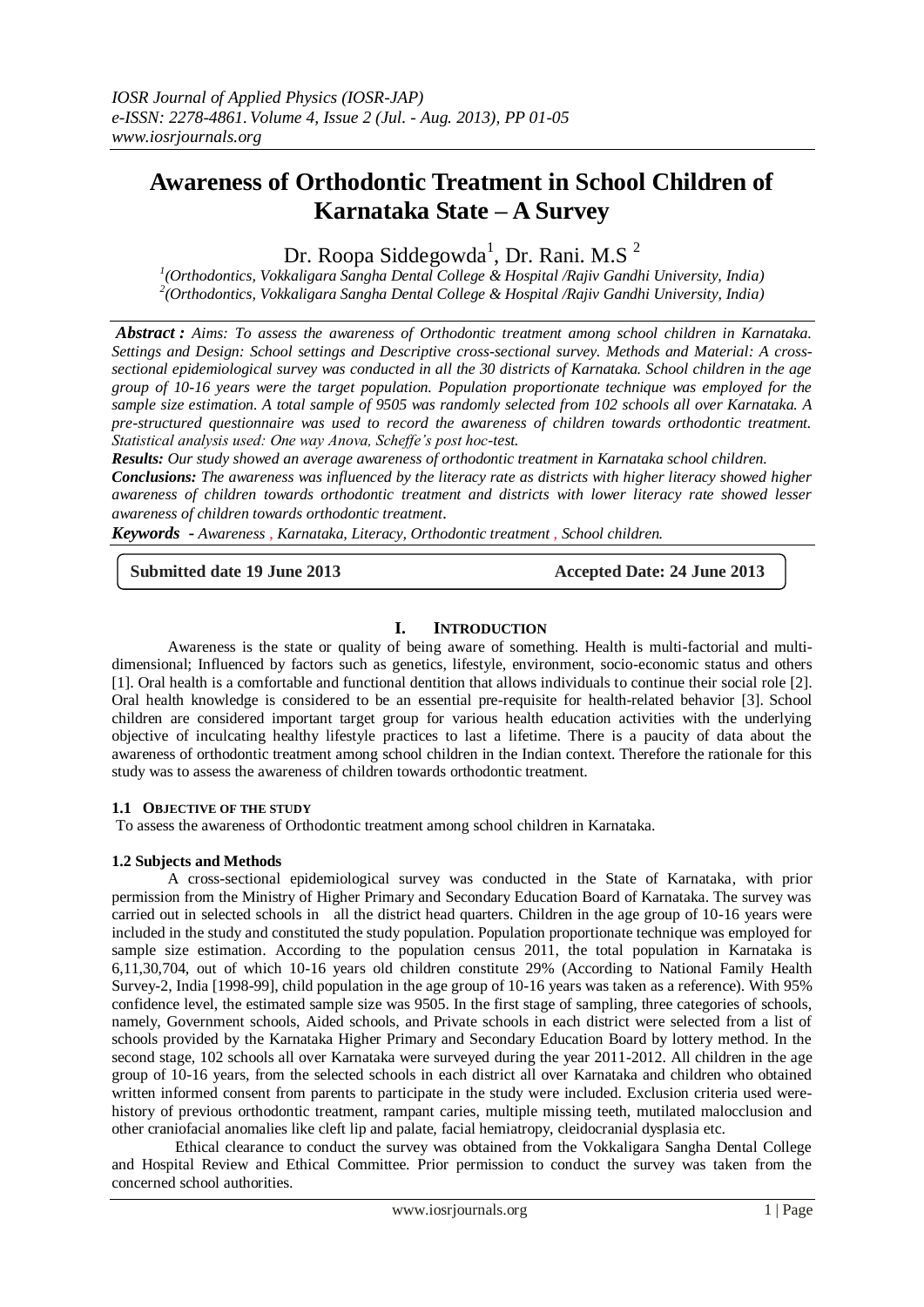A pre-structured questionnaire consisting of 15 questions with multiple answers were given to the children after the clinical examination to assess their knowledge and attitude [awareness] towards Orthodontic treatment. The responses of the children to the questions were recorded on a 3 point Likert scale [a. yes, b. no, c. don't know].

 The Dental Health check up was done for the remaining children and an oral health lecture was given to all the children in the school to create awareness about Dental health and Orthodontic treatment. In some schools, tooth paste and tooth brush were distributed to the children.

# **1.3, Results**

# Results will be discussed under the following subheadings

# Awareness of Dentist/ Orthodontist

One-way ANOVA reveals a significant difference among the mean scores of awareness about Dentist and Orthodontist among the children included in the study. F value of 7.052 was found to be significant at .000 levels. Scheffe's post hoc-test indicates that the children from Udupi (2.54), Chitradurga (2.62) and Madikeri (2.63) have the highest awareness and Children from Raichur (1.98) and Chikkaballapur (1.89) have the least awareness. Children from rest of the districts showed almost a similar mean awareness about Dentist and Orthodontist.

# Knowledge about Irregular Teeth

One-way ANOVA reveals a significant difference among the mean scores of knowledge about irregular teeth among the children included in the study. F value of 22.239 was found to be significant at .000 levels. Scheffe's post hoc-test indicates that the children from Tumkur (3.59), Bangalore rural (3.66) and Mandya (3.67) have the highest awareness. Children from Bidar (2.57) and Raichur (2.41) have the least awareness. Children from rest of the districts showed almost a similar knowledge about the irregular teeth. Knowledge about Orthodontic Treatment

One-way ANOVA reveals a significant difference among the mean scores of knowledge about orthodontic treatment among the children included in the study. F value of 8.087 was found to be significant at .000 levels. Scheffe's post hoc-test indicates that the children from Karwar (1.52) and Mandya (1.50) have the highest awareness. Children from Raichur (0.84) and Chikkaballapur (0.90) have the least awareness. Children from rest of the districts showed almost a similar knowledge about orthodontic treatment.

## Awareness of Braces Treatment

One-way ANOVA reveals a significant difference among the mean scores of braces treatment among the children included in the study. F value of 8.198 was found to be significant at .000 levels. Scheffe's post hoctest indicates that the children from Kolar (2.06) and Mandya (1.95) have the highest awareness. Children from Bellary (1.98) and Davangere (1.45) have the least awareness. Children from rest of the districts showed almost a similar mean awareness about braces treatment.

# **1.4, Discussion**

Malocclusion is still not considered to be a dental problem because more priority is given to treatment of dental caries and periodontal diseases due to pain experienced by them. Most malocclusion cases are still not treated properly due to ignorance of patients, parents, inadequacy of resources, lack of knowledge about malocclusion and other influencing factors like literacy rate and socio-economic status. The level of dental health knowledge, positive dental health attitude, and dental health behavior are interlinked and associated with the level of education and income as demonstrated by studies in the past [4,5,6,7,8,9]. Attitudes and perceptions towards dental appearance differ among populations and among individuals [10].

The state of Karnataka is witnessing a steady increase in the literacy rate which ranks  $17<sup>th</sup>$  in India. It has gone up from 66.64 % to 75.60 % i.e. a 9% increase in the last decade with male literates exceeding the female literates. The literacy rate is higher in Dakshina Karnataka, Bangalore and Udupi districts with 88.62%, 88.48 % and 86.29 % respectively, which could be one of the possible reasons for higher awareness about Dentists and Orthodontists in these districts. The literacy rate is lower in Yadgir, Raichur and Chamarajanagar with 52.36%, 60.46 % and 61.12 % respectively, which could be one of the possible reasons for lower awareness about Dentists and Orthodontists in these districts. The female literacy rate is lesser in Raichur and Yadgir districts and the female literacy rate is higher in Bangalore, Dakshina Karnataka and Udupi. In districts with lesser awareness and literacy rates, the exposure of these children to awareness about health related problems especially dental health and malocclusion seems to be low.

 A study by Bhavneet Kaur [11] revealed a low level of dental awareness in parents of pre-school children in the Indian context. LI Jing et al [12] in his study stated that the orthodontic awareness level was unsatisfactory and the correlation between the awareness level and malocclusion problems was poor.

 In general, knowledge about irregular teeth in children may be attributed to many reasons. In our study, knowledge about irregular teeth was noticed in children of most of the districts. This may be because they would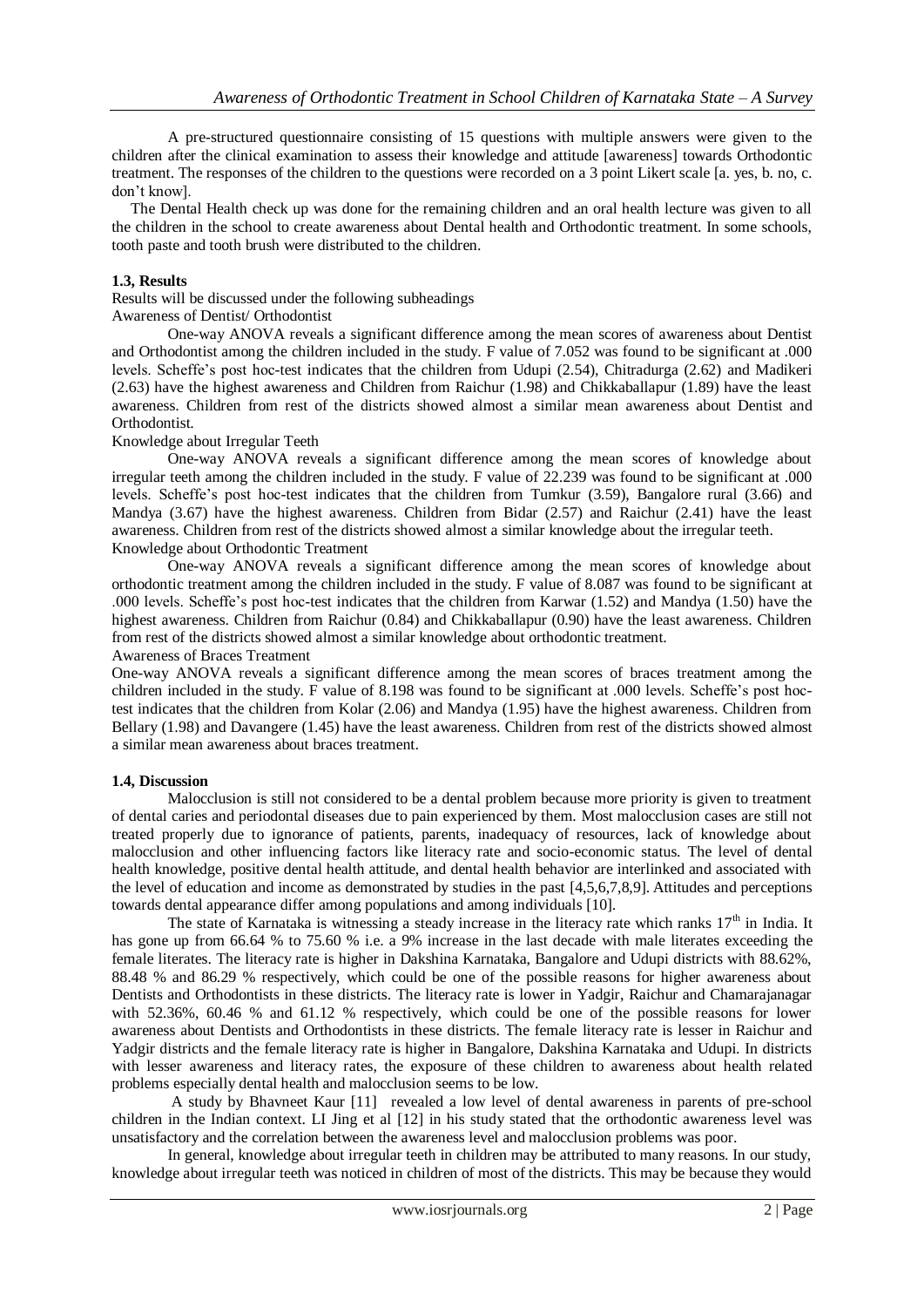have noticed the irregular teeth in others with its consequences. It has been suggested that the public's assessment of dental irregularity and perception of psychological and sociological implications of malocclusion become more critical when orthodontic services are readily available.<sup>12</sup>

 The knowledge about orthodontic treatment in our study was observed to be less, as children would not have often seen people wearing braces or they might just have some idea about the orthodontic treatment but not about the duration and the cost of the treatment.

 The awareness of braces treatment was average in the children of most of the districts. The children would not have felt the need to wear braces or have not been asked by anyone to do so. Considering all these aspects, children have a lesser awareness about Dental health and the Orthodontic treatment. The socioeconomic situation also plays a major role as the parents' financial situation determines the need for treatment of malocclusion and at times irregularity of teeth is also not considered abnormal.

# **II. CONCLUSION**

Through this survey, we have recorded the prevalence of malocclusion, awareness and of the children regarding the orthodontic treatment. Our primary concern is to educate the children as they are considered to be an important target group to provide proper guidance for maintaining oral health. These educated children can in turn take home the message about oral health, mal-alignment of teeth, consequences of the malocclusion and their treatment. The outcome of the survey will be useful to the Community, Dental professionals and to NGO's to provide treatment to the needs and to further increase the awareness about orthodontic treatment in the school going children of Karnataka state.

| Gender | No of children |
|--------|----------------|
| Male   | 4966           |
| Female | 4539           |
| Total  | 9505           |

## **Table-1 Gender distribution of the sample**

## **Table 2: Questionnaire format to record Awareness of children towards orthodontic treatment**

- 1. Are you aware of a dentist?
- 2. Have you visited a dentist before?
- 3. Have you heard of an Orthodontist?
- 4. Are you aware that they align your teeth?
- 5. Have you noticed people having irregular teeth?
- 6. Do you believe teeth should be properly aligned for a better facial appearance?
- 7. Do you know crooked teeth have ill effects?
- 8. Have you seen people wearing braces?
- 9. Have you ever felt the need to wear braces?
- 10. Has anyone advised you to get your teeth aligned?
- 11. Are you aware that few teeth may have to be removed for aligning irregular teeth?
- 12. Does thumb-sucking have an effect on the front teeth alignment?
- 13. Did you know taking braces treatment at the earlier age would improve facial appearance?
- 14. Do you know the duration for braces treatment is longer than other dental procedures?
- 15. Do you know that orthodontic treatment is costly?

#### **Table 3: Questionnaire format to analyze the Awareness of children towards orthodontic treatment**

| <b>Awareness</b>    | 1. Are you aware of a dentist?                                                     |               |
|---------------------|------------------------------------------------------------------------------------|---------------|
| Dentist/<br>about   | 2. Have you visited a dentist before?                                              | <b>b.</b> No. |
| <b>Orthodontist</b> | 3. Have you heard of an Orthodontist?                                              | Don't<br>c.   |
|                     | 4. Are you aware that they align your teeth?                                       | know          |
|                     |                                                                                    |               |
| Knowledge           | 5. Have you noticed people having irregular teeth?                                 | a. Yes.       |
| about irregular     | 6. Do you believe teeth should be properly aligned for a better facial appearance? | <b>b.</b> No. |
| teeth               | 7. Do you know crooked teeth have ill effects?                                     | Don't<br>c.   |
|                     | 11. Are you aware that few teeth may have to be removed for aligning irregular     | know          |
|                     | teeth?                                                                             |               |
|                     | 12. Does thumb-sucking has an effect on the front teeth alignment?                 |               |
|                     |                                                                                    |               |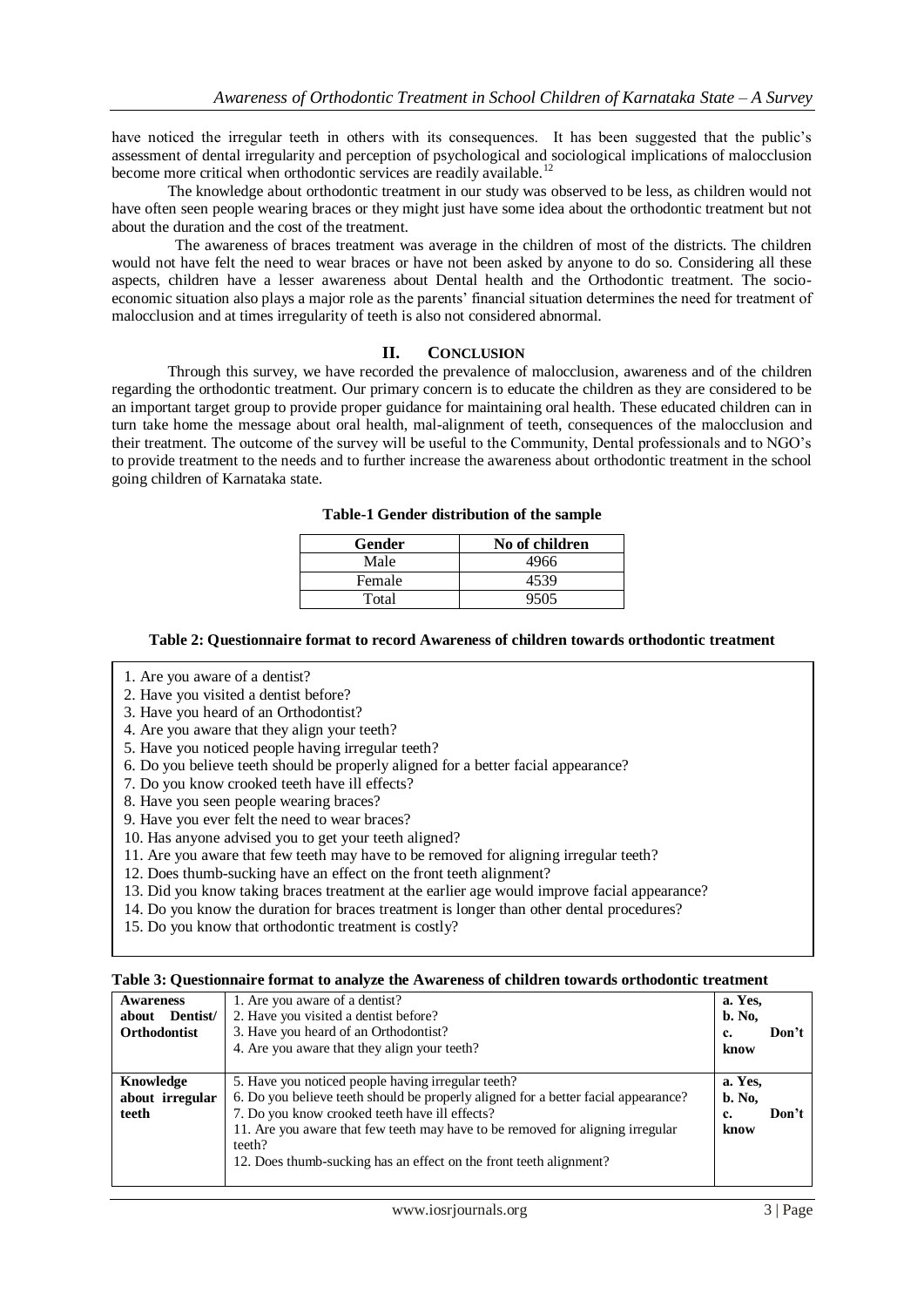| Knowledge<br>about<br><b>Orthodontic</b><br>treatment                   | 13. Did you know taking braces treatment at an earlier age would improve facial<br>appearance?<br>14. Do you know the duration for braces treatment is longer than other dental<br>procedures?<br>15. Do you know that orthodontic treatment is costly? | a. Yes.<br><b>b.</b> No.<br>c.<br>know | Don't |
|-------------------------------------------------------------------------|---------------------------------------------------------------------------------------------------------------------------------------------------------------------------------------------------------------------------------------------------------|----------------------------------------|-------|
| <b>Awareness</b><br>braces/<br>about<br><b>Orthodontic</b><br>treatment | 8. Have you seen people wearing braces?<br>9. Have you ever felt the need to wear braces?<br>10. Has anyone advised you to get your teeth aligned?                                                                                                      | a. Yes.<br><b>b.</b> No.<br>c.<br>know | Don't |

#### **Table 4: Mean score [M]and standard deviation [SD] of the awareness questionnaire in all the districts of Karnataka. Aarnataka.**<br>F-Fisher's Value: P-Probability: HS-Highly significant: dfs= 29, 9475. Means with different superscripts.\*\*

| <b>Districts</b>   | *Note: F-Fisher's Value; P-Probability; HS-Highly significant; dfs= 29, 9475. Means with different superscript<br>Awareness of orthodontic treatment |                   |                                              |      |                                       |       |                                                      |       |              |                   |  |
|--------------------|------------------------------------------------------------------------------------------------------------------------------------------------------|-------------------|----------------------------------------------|------|---------------------------------------|-------|------------------------------------------------------|-------|--------------|-------------------|--|
|                    | of<br><b>Awareness</b><br>Dentist/<br>Orthodontist                                                                                                   |                   | <b>Knowledge</b><br>about Irregular<br>teeth |      | Knowledge<br>about Ortho<br>treatment |       | of<br><b>Awareness</b><br><b>Braces</b><br>treatment |       | <b>Total</b> |                   |  |
|                    | Mean                                                                                                                                                 | S.D               | Mean                                         | S.D  | Mean                                  | S.D   | Mean                                                 | S.D   | Mean         | S.D               |  |
| Bagalkot           | $2.39$ <sup>abc</sup>                                                                                                                                | 1.10              | $2.89$ abcdefgh                              | 1.51 | $1.35$ <sup>abc</sup>                 | 1.15  | $1.65$ <sup>abc</sup>                                | 0.93  | 8.28         | 3.23              |  |
| Bangalore<br>Rural | $2.35$ <sup>abc</sup>                                                                                                                                | 1.15              | 3.66 <sup>h</sup>                            | 1.27 | $1.25$ <sup>abc</sup>                 | 0.99  | $1.82$ <sup>abc</sup>                                | 0.87  | 9.08         | 3.01              |  |
| Bangalore<br>urban | $2.24$ <sup>abc</sup>                                                                                                                                | 1.04              | $3.40$ cdefgh                                | 1.32 | $1.09$ <sup>abc</sup>                 | 1.03  | $1.71$ <sup>abc</sup>                                | 0.87  | 8.43         | 2.85              |  |
| Belgaum            | $2.12$ <sup>abc</sup>                                                                                                                                | 0.98              | $2.65$ <sup>abc</sup>                        | 1.37 | $1.10$ <sup>abc</sup>                 | 1.06  | 1.50 <sup>ab</sup>                                   | 0.88  | 7.37         | 2.97              |  |
| Bellary            | $2.11$ <sup>abc</sup>                                                                                                                                | 1.00              | $2.80$ <sup>abcdefg</sup>                    | 1.31 | $1.08$ <sup>abc</sup>                 | 0.95  | 1.42 <sup>a</sup>                                    | 0.82  | 7.40         | 2.58              |  |
| Bidar              | $2.11$ <sup>abc</sup>                                                                                                                                | 1.09              | $2.57^{ab}$                                  | 1.52 | $1.34$ <sup>abc</sup>                 | 1.16  | $1.67$ <sup>abc</sup>                                | 1.00  | 7.69         | 3.47              |  |
| Bijapur            | $2.44$ <sup>abc</sup>                                                                                                                                | 1.13              | $2.78$ <sup>abcdef</sup>                     | 1.38 | $1.\overline{11^{abc}}$               | 1.08  | $1.55$ <sup>abc</sup>                                | 0.91  | 7.89         | 3.09              |  |
| Chamaraja<br>Nagar | $2.16$ <sup>abc</sup>                                                                                                                                | $\overline{1.10}$ | $3.28$ bcdefgh                               | 1.29 | $1.\overline{16^{abc}}$               | 1.08  | $1.88$ <sup>abc</sup>                                | 0.95  | 8.48         | 3.13              |  |
| Chikballapur       | $1.89^{a}$                                                                                                                                           | 0.91              | $2.82$ <sup>abcdefg</sup>                    | 1.37 | $0.90^{\overline{ab}}$                | 0.92  | $1.72$ <sup>abc</sup>                                | 0.89  | 7.33         | 2.77              |  |
| Chikmagalur        | $2.41$ <sup>abc</sup>                                                                                                                                | 1.09              | $3.30$ bcdefgh                               | 1.33 | $1.41$ <sup>abc</sup>                 | 0.95  | $1.57$ <sup>abc</sup>                                | 0.85  | 8.68         | 2.90              |  |
| Chitradurga        | $2.62^{\circ}$                                                                                                                                       | 1.03              | $3.50$ bcdefgh                               | 1.22 | $1.47^{bc}$                           | 1.04  | $1.55$ <sup>abc</sup>                                | 0.94  | 9.15         | 2.78              |  |
| Davangere          | $2.23$ <sup>abc</sup>                                                                                                                                | 1.06              | $3.11$ <sup>fgh</sup>                        | 1.43 | $1.28$ <sup>abc</sup>                 | 1.16  | $1.45^{ab}$                                          | 0.87  | 8.08         | 3.07              |  |
| Dharwad            | $2.28$ <sup>abc</sup>                                                                                                                                | 1.08              | $3.14$ <sup>abcdefgh</sup>                   | 1.34 | $1.19$ <sup>abc</sup>                 | 1.02  | $1.52^{ab}$                                          | 0.85  | 8.13         | 2.70              |  |
| Gadag              | $2.41$ <sup>abc</sup>                                                                                                                                | 1.09              | $2.70$ <sup>abcd</sup>                       | 1.45 | $1.33$ <sup>abc</sup>                 | 1.11  | $1.52^{ab}$                                          | 0.91  | 7.96         | 2.95              |  |
| Gulburga           | $2.33$ <sup>abc</sup>                                                                                                                                | 1.12              | $2.84$ <sup>abcdefg</sup>                    | 1.45 | $1.28$ <sup>abc</sup>                 | 1.19  | $1.57$ <sup>abc</sup>                                | 0.99  | 8.02         | 3.42              |  |
| Hassan             | $2.39$ <sup>abc</sup>                                                                                                                                | 1.06              | 3.50 <sup>efgh</sup>                         | 1.25 | $1.46$ <sup>abc</sup>                 | 1.07  | $1.58$ <sup>abc</sup>                                | 0.82  | 8.93         | 2.68              |  |
| Haveri             | $2.46$ <sup>abc</sup>                                                                                                                                | 1.14              | $3.23$ bcdefgh                               | 1.29 | $1.43$ <sup>abc</sup>                 | 1.09  | $1.62$ <sup>abc</sup>                                | 0.94  | 8.74         | 3.01              |  |
| Karwar             | $2.\overline{36}^{abc}$                                                                                                                              | 1.04              | $2.71$ <sup>abcde</sup>                      | 1.24 | $1.52^{\circ}$                        | 0.99  | $1.61$ <sup>abc</sup>                                | 0.86  | 8.20         | $2.\overline{52}$ |  |
| Kolar              | 2.30 <sup>abc</sup>                                                                                                                                  | 0.99              | $3.50$ <sup>defgh</sup>                      | 1.36 | $1.37$ <sup>abc</sup>                 | 1.09  | $2.06^{\circ}$                                       | 0.90  | 9.23         | 3.14              |  |
| Koppal             | $2.28$ <sup>abc</sup>                                                                                                                                | 1.10              | $3.22$ bcdefgh                               | 1.22 | $1.37$ <sup>abc</sup>                 | 1.09  | $1.\overline{66}$ <sup>abc</sup>                     | 0.80  | 8.53         | 2.89              |  |
| Madikeri           | $2.63^{\circ}$                                                                                                                                       | 1.21              | $3.11$ <sup>abcdefgh</sup>                   | 1.20 | $1.03$ <sup>abc</sup>                 | 0.85  | $1.83$ <sup>abc</sup>                                | 0.93  | 8.61         | 2.90              |  |
| Mandya             | $2.41$ <sup>abc</sup>                                                                                                                                | 1.03              | 3.67 <sup>h</sup>                            | 1.18 | $1.50^{bc}$                           | 1.05  | $1.95^{bc}$                                          | 0.87  | 9.53         | 2.77              |  |
| Mangalore          | $2.23$ <sup>abc</sup>                                                                                                                                | 1.00              | $2.91$ abcdefgh                              | 1.34 | 1.00 <sup>abc</sup>                   | 0.91  | $1.57$ <sup>abc</sup>                                | 0.88  | 7.71         | 2.52              |  |
| Mysore             | 2.10 <sup>abc</sup>                                                                                                                                  | 1.04              | $3.34$ bcdefgh                               | 1.33 | $1.27$ <sup>abc</sup>                 | 1.01  | $1.75$ <sup>abc</sup>                                | 0.89  | 8.46         | 2.84              |  |
| Raichur            | $1.98^{ab}$                                                                                                                                          | 1.00              | 2.41 <sup>a</sup>                            | 1.42 | $0.84^{a}$                            | 1.00  | $1.50^{ab}$                                          | 0.86  | 6.73         | 3.06              |  |
| Ramanagar          | $2.33$ <sup>abc</sup>                                                                                                                                | 0.93              | $3.54^{fgh}$                                 | 1.33 | $1.27$ <sup>abc</sup>                 | 1.00  | $1.91$ <sup>abc</sup>                                | 0.86  | 9.05         | 2.72              |  |
| Shimoga            | 2.20 <sup>abc</sup>                                                                                                                                  | 0.98              | $3.10$ abcdefgh                              | 1.28 | $1.\overline{37}^{\text{abc}}$        | 1.06  | $1.57$ <sup>abc</sup>                                | 0.89  | 8.23         | 2.78              |  |
| Tumkur             | $2.03$ <sup>abc</sup>                                                                                                                                | 0.98              | $3.59^{gh}$                                  | 1.24 | $1.14$ <sup>abc</sup>                 | 0.97  | $1.54$ <sup>abc</sup>                                | 0.90  | 8.28         | 2.59              |  |
| Udupi              | $2.54^{bc}$                                                                                                                                          | 1.12              | $3.32$ bcdefgh                               | 1.28 | 1.30 <sup>abc</sup>                   | 1.01  | $1.61$ <sup>abc</sup>                                | 0.92  | 8.77         | 2.86              |  |
| Yadgir             | $2.34$ <sup>abc</sup>                                                                                                                                | 1.21              | $2.88$ <sup>abcdefgh</sup>                   | 1.45 | $1.22$ <sup>abc</sup>                 | 1.14  | $1.69$ <sup>abc</sup>                                | 0.92  | 8.13         | 3.44              |  |
| Total              | $2.25$ <sup>abc</sup>                                                                                                                                | 1.06              | 3.12                                         | 1.38 | $1.21$ <sup>abc</sup>                 | 1.06  | $1.\overline{64}^{abc}$                              | 0.90  | 8.22         | 2.97              |  |
| F value            | 7.052                                                                                                                                                |                   | 22.239                                       |      |                                       | 8.087 |                                                      | 8.198 |              | 14.044            |  |
| P value            | .000(HS)                                                                                                                                             |                   | $.000$ (HS)                                  |      | $.000$ (HS)                           |       | $.000$ (HS)                                          |       | $.000$ (HS)  |                   |  |

are significantly different from each other as indicated by Scheffe's Post hoc test (Alpha=.05).